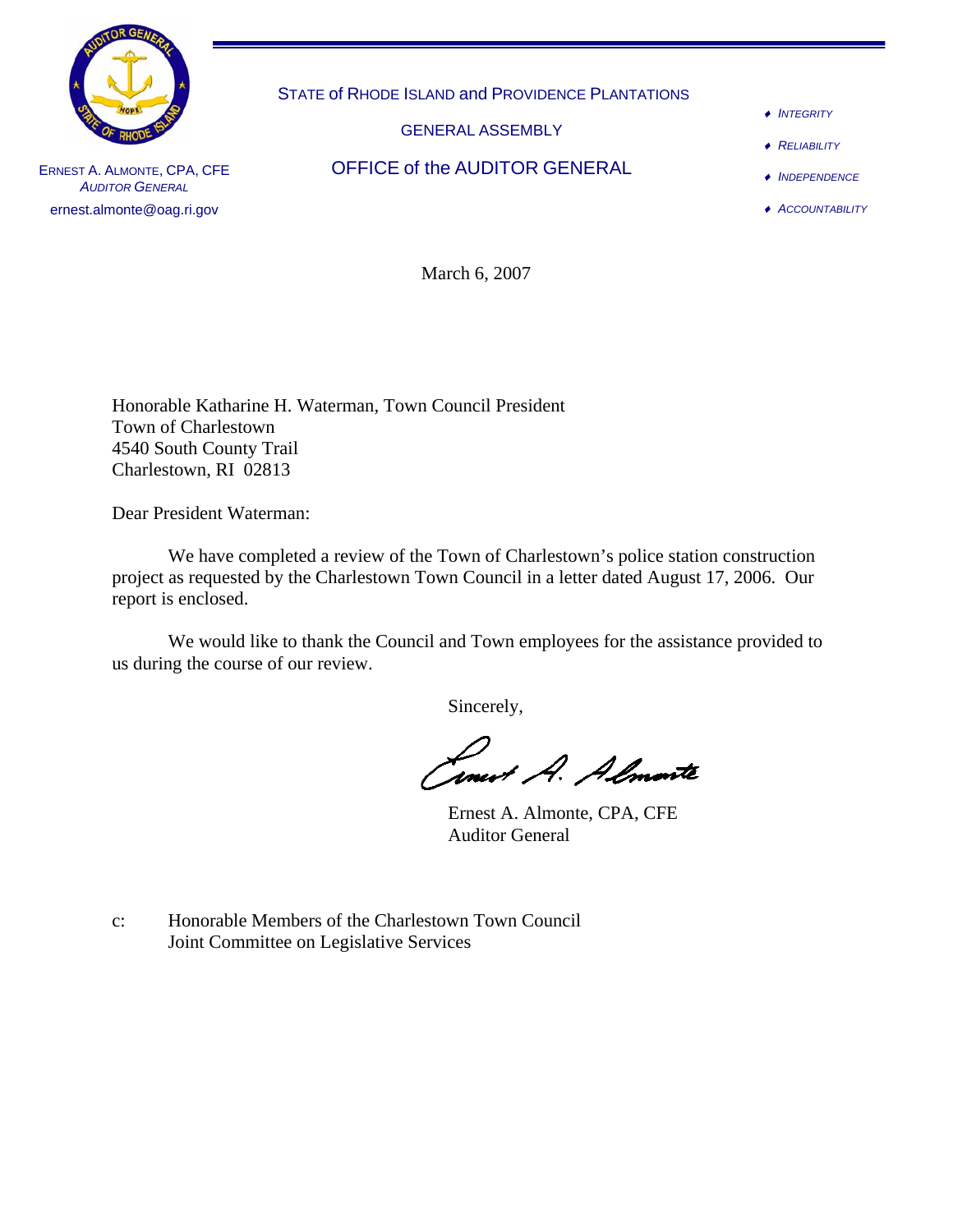## **Report on Construction of the Charlestown Police Station**

## **INTRODUCTION**

 The Auditor General was asked to review the costs involved in the construction of the new Charlestown Police Station, a project which spanned more than three years and was recently completed for occupancy in August 2006. Although the original project costs approved by the voters at a financial referendum in June 2003 were \$3,300,000, total project costs to date are \$3,906,898. As a result, the Council asked this office to:

- $\Box$  review the total costs of the project and the primary reasons for costs in excess of voter authorization;
- $\Box$  list the sources of funds used to pay for these additional costs; and
- determine whether the Town violated state and local law when it did not obtain voter approval for the additional cost incurred beyond those approved in June 2003.

 We did not perform an audit of the Town of Charlestown or the police station construction project. Our review was limited to (1) review of available documentation related to the police station construction project (the project) including the voter referendum which authorized the project and Charlestown Town Council meeting minutes, and (2) inquiries of current town officials and employees.

## **BACKGROUND**

The finances of the Town of Charlestown are governed by Article XXVI of the Town Charter (hereafter the "Charter") which sets forth a specific protocol for the adoption of a budget and the expenditure of public funds. The budget and any special capital projects are approved by the voters at a Public Hearing/Referendum held in June. The budget presented to the voters is the result of a comprehensive process whereby the Town Budget Commission and the Town Council develop a budget with input from various members of Town government and the public.

On June 9, 2003, the voters approved a separate ballot question which authorized the issuance of \$3,000,000 of bonds, notes or other evidence of indebtedness and the appropriation of \$300,000 from the General Fund to finance the construction, furnishing and equipping of a new police station in the Town. In a prior year, the voters had rejected a proposal to construct the police station for \$4,000,000.

The police station project was also planned and presented on the basis that it would be constructed on a five-acre parcel of land that was being donated to the Town. However, at a Town Council meeting on November 10, 2003 the Council was advised that in order to move forward with the construction, the Town must subdivide a 9.46 acre parcel of land whereby five acres would be gifted to the Town by L.L. Properties and 4.46 acres would remain with the donor. The minutes of the November 2003 Council meeting indicate that "this requirement for a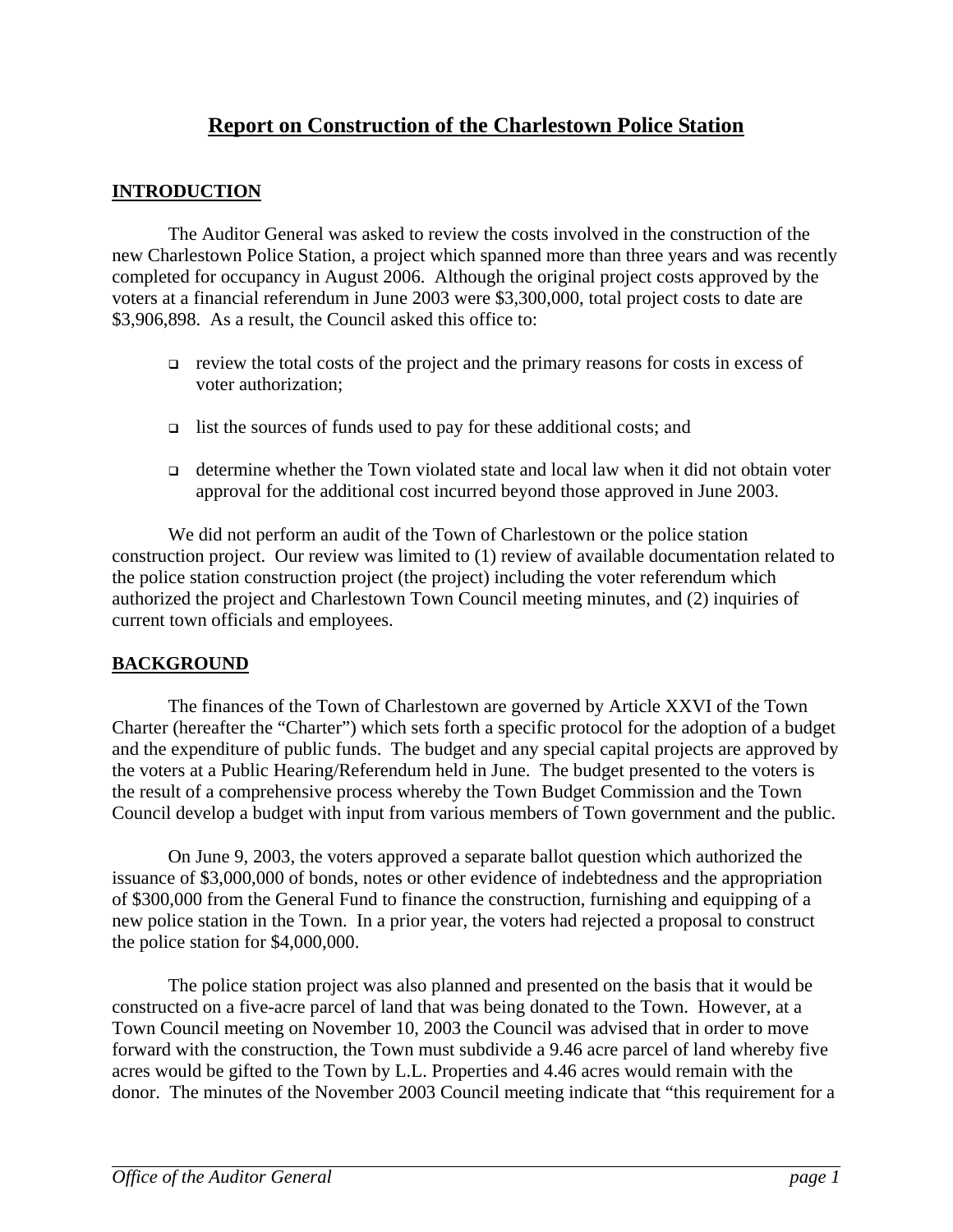major subdivision process was not known until recently and has a significant impact on the project". In addition, the Town had learned that the five-acre parcel donated to the Town would be insufficient for construction of a public water well that would comply with state standards. As a result, the Council authorized the purchase of the 4.46 acres adjacent to the five acres of donated land at a cost of \$300,000.

## **ADDITIONAL SOURCES OF FUNDING**

 The Town sought various ways to fund the project beyond the initial \$3.3 million approved by the voters at the financial referendum. They utilized federal grants, funds received through a lease purchase financing agreement, and additional funds from the General Fund as outlined in the table below. Project costs to date total \$3,906,898 and \$51,452 is being held for contingencies. The police station was completed in August 2006.

| <b>Sources of Funding for the Charlestown Police Station</b><br>(Unaudited)                                                                                                                                                                                                                                                                                 |                                                                                                            |  |  |  |  |
|-------------------------------------------------------------------------------------------------------------------------------------------------------------------------------------------------------------------------------------------------------------------------------------------------------------------------------------------------------------|------------------------------------------------------------------------------------------------------------|--|--|--|--|
| Authorized by the voters June 9, 2003:<br>US Department of Agriculture Loan<br><b>General Fund</b><br>Additional sources of funding:<br><b>General Fund sources:</b><br>Lease purchase financing agreement<br><b>Other General Fund</b><br>Federal grants:<br>Department of Justice Grant<br><b>Homeland Security Grant</b><br><b>COPS Technology Grant</b> | \$3,000,000<br>300,000<br>\$3,300,000<br>\$<br>235,368<br>73,414<br>230,611<br>99,178<br>19,779<br>658,350 |  |  |  |  |
| <b>Total Project funds available</b>                                                                                                                                                                                                                                                                                                                        | \$3,958,350                                                                                                |  |  |  |  |
| Total Project Expenditures (Appendix A)<br>Contingency<br>Total                                                                                                                                                                                                                                                                                             | \$3,906,898<br>51,452<br>\$3,958,350                                                                       |  |  |  |  |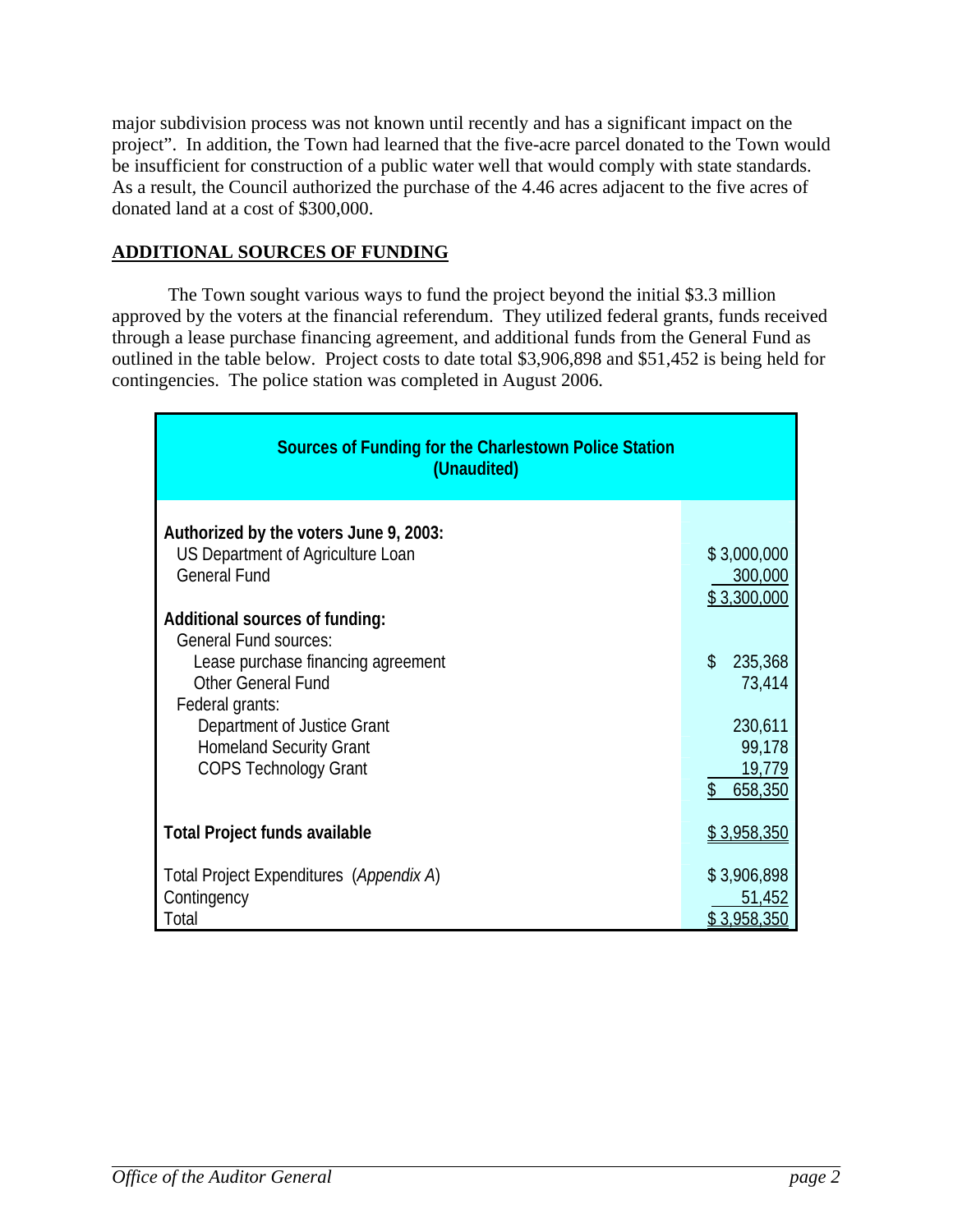## *General Fund Sources*

 The Town entered into a five-year lease purchase agreement on July 11, 2006 in the amount of \$235,368 at 5.49% interest. In substance, the funds from the lease purchase agreement are a loan secured by Town equipment. The property leased included a generator, radio tower, dispatch center and other communications equipment. After construction was completed, proceeds from this agreement were used to reimburse the General Fund for expenditures related to construction of the new police station.

 Pursuant to the financing agreement, the Town will make a rental payment of \$68,000 from the General Fund for the fiscal year ending June 30, 2007 and \$48,010.79 in each of the remaining four years. Total interest payments for this financing agreement will amount to \$24,675.16. The Town Council passed a resolution authorizing this agreement on July 10, 2006. We were informed that debt service related to the financing agreement has been included in the fiscal 2007 Town budget and will be included in future budgets through fiscal 2011.

 Other General Fund resources of \$73,414 were committed to the project in excess of the original \$300,000 authorized by the voters. Of this amount, \$51,452 has not been expended but is being held for project contingencies.

## *Federal grants*

Approximately 58% (\$349,568) of the costs in excess of voter authorization were funded by federal grants. The Town Treasurer advised us that it is not a practice of the Town to include the resources from federal grants as part of the Town budget submitted for approval by the voters.

The expenditures of federal awards are included within the scope of the Town's annual Single Audit. The results of that audit are included in the Town of Charlestown's Comprehensive Annual Financial Report for the Fiscal Year ended June 30, 2006.

## **REASONS FOR COSTS IN EXCESS OF VOTER AUTHORIZATION**

 The two principal reasons for excess project costs totaling \$606,898 (not including contingency funds) more than the original voter authorization amount appear to be (1) a land purchase for \$300,000 that was not identified at the time of the financial referendum and (2) contract change orders of \$259,978. A schedule of project change orders and the reasons for the change orders (as provided by the Town) is included as *Appendix B* to this report.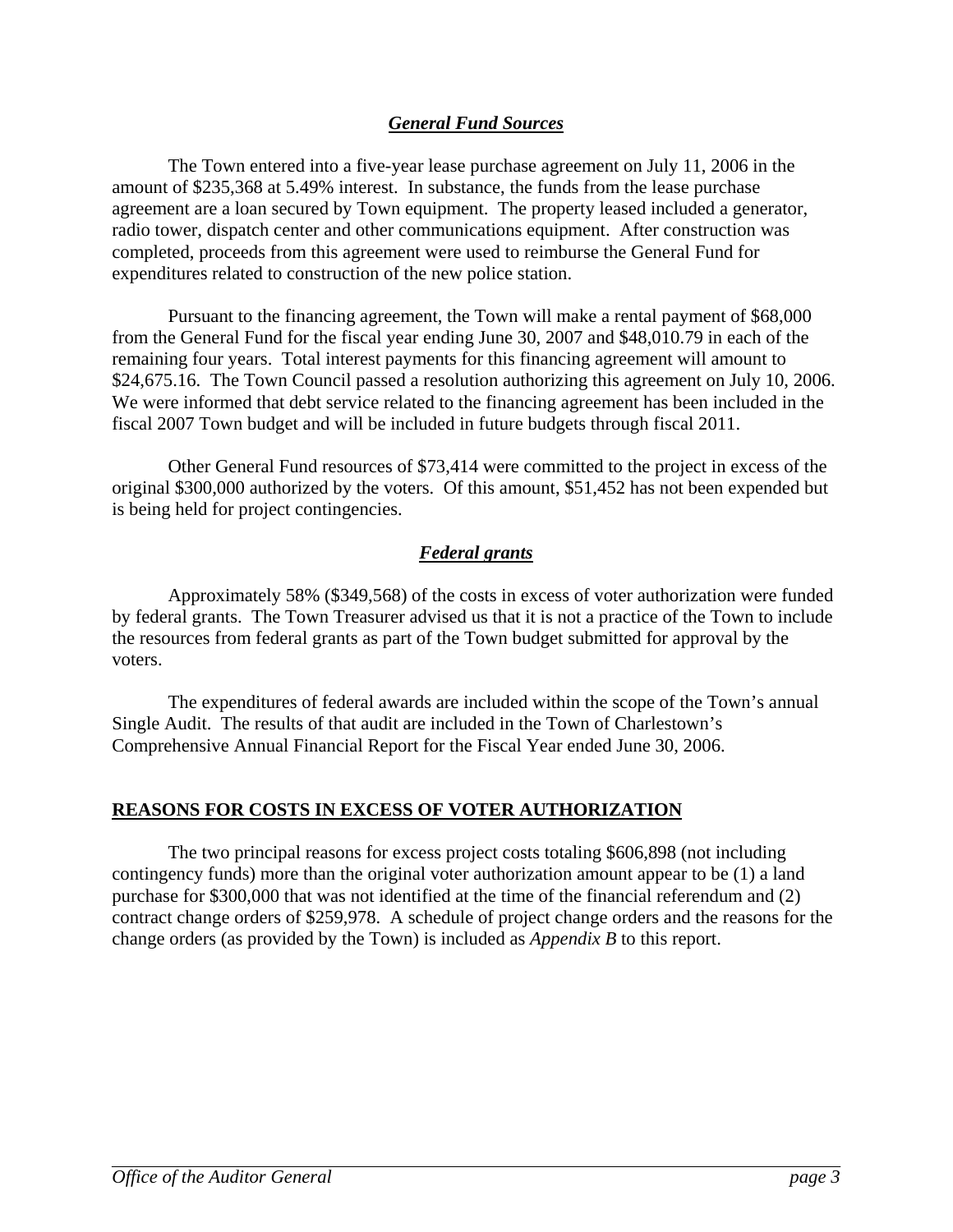## **LEGAL COMPLIANCE**

We analyzed two issues related to legal compliance:

- 1. whether the expenditure of funds for the construction of a police station in the Town of Charlestown, in excess of the total amount authorized by the voters at the financial referendum on June 9, 2003 (\$3,300,000), violated the Town Charter; and
- 2. whether the acquisition of land in connection with the construction of the police station, without specific voter approval, violated the Town Charter.

## *Expenditures in Excess of Voter Authorization*

- The Town clearly exceeded the total authorization of \$3,300,000 granted by the voters on June 9, 2003. Project costs to date are \$3,906,898 which is \$606,898 more than the amount authorized by the voters.
- $\Box$  The Town utilized federal grants totaling \$349,568 for certain project costs, primarily equipment. These grants were restricted for law enforcement purposes. Since these grant funds are not subject to the budgeting and appropriation process in Article XXVI of the Charter, the use of these funds does not violate any specific Charter provision. Certain of these federal grant funds may have been used for equipment that was not envisioned in the original project plan and may not have been available as a potential funding source at the time of the financial referendum on June 9, 2003.
- The remainder of the excess expenditures (\$257,330) was paid with general fund resources consisting primarily of the lease financing (\$235,368).
- This excess cost committed from the general fund (\$257,330) violates Article XXV, c85 of the Charter. This section of the Charter authorizes reallocation of allotments on an intra and inter departmental basis by the Administrator and the Town Council, respectively. However, this section does not authorize un-approved excess spending. Further, Article XXIV, c74 of the Charter specifically prohibits expenditures in excess of a budget appropriation by a department.

## *Use of Funds for Land Acquisition*

 At the time of the financial referendum, voters had been advised that the police station would be built on 5 acres of land to be donated to the Town. Problems arose when the donated land, which was part of a 9.46 acre parcel, needed to be subdivided with five acres being gifted to the Town and the 4.46 acres remaining with LL Properties (the owner and donor). The owner offered to sell the balance of the land to the Town for \$300,000. The Town decided to purchase the extra land to avoid the subdivision process and also to allow construction of a larger well which they learned was necessary to meet state standards. The Council decided at its November 10, 2003 meeting to purchase the land with the \$300,000 of general fund resources earmarked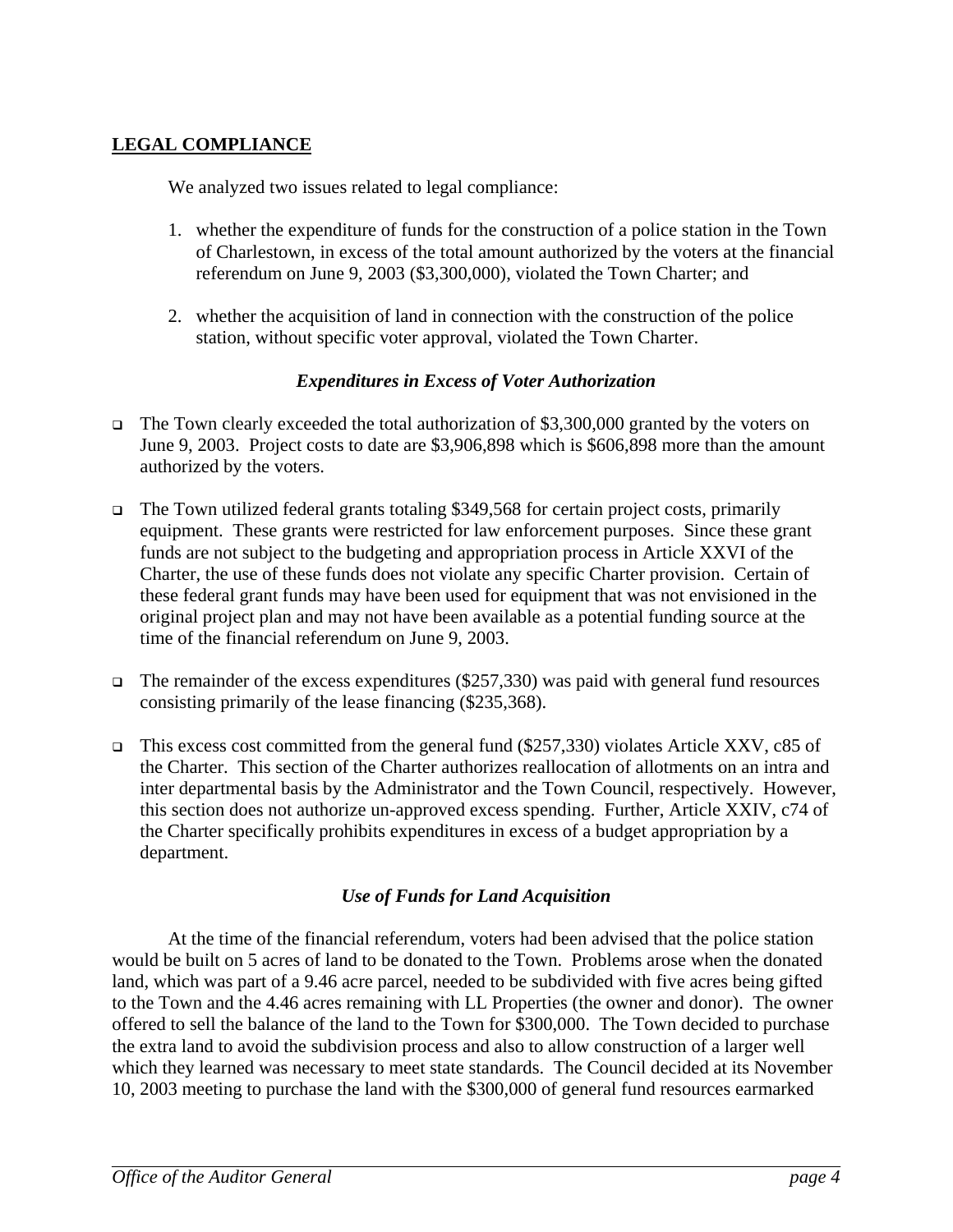for costs related to construction that were approved at the June 9, 2003 financial referendum.

 We considered whether the Town should have requested the voters to approve the acquisition of land since it was not anticipated as a cost of the project at the time of the referendum. The Charter states in Article V, Section C-13B.:

*"Acquisition of real estate for a purchase price in excess of fifty thousand dollars (\$50,000) shall be approved by voters at a budget public hearing /financial referendum unless purchased with funds, in part, provided by government and/or non-profit agencies, or with previously approved bond funds or if acquired by grant, gift or bequest."* 

 Land was acquired for \$300,000 using the general fund balance approved by the voters for costs related to construction of the police station. However, voters were not specifically advised prior to the June 9, 2003 referendum that they were voting to approve a land acquisition. At the time of the vote they were advised that the police station would be constructed on donated land.

 The federal grants could not be used to acquire land. Likewise, the bond funds were not authorized for the purchase of land. As such, the purchase of the land was completed with the use of Town funds. As set forth above, any expenditures beyond the amounts authorized by the voters on June 9, 2003 were in violation of the Charter. The use of these unauthorized funds for land acquisition is a further violation of the Charter. Specifically, Article V, C-13B requires voter approval for real property acquisition with a cost in excess of \$50,000. In sum, the Town acquired this parcel without proper legal authority.

## **SUMMARY**

 The project, as approved by the voters, was limited to a cost of \$3,300,000. Although the language of the ballot question did not specifically reference a total cap on the cost, a total project cost authorization is the only reasonable reading of the ballot. This view is supported by the facts that informational material put out to voters indicated the cost at \$3,300,000, and the voters had previously rejected a \$4,000,000 cost. Further, the ballot did identify the total source of funding in the amount of \$3,300,000.

 After excluding project expenditures paid with federal grants, there remained \$257,330 in excess project expenditures that were paid with Town General Fund sources. Although the recent lease financing arrangement related to the station equipment was considered by the Town to be new source of project funding, the proceeds (\$235,368) from the financing are essentially Town operating revenue (general revenue recorded within the General Fund). All amounts paid from General Fund sources that were not authorized by the original project referendum should have been authorized by the voters through the annual budget process or by additional project referendum.

 Further, we believe the Town's acquisition of land to construct the police station lacked proper legal authority consistent with the requirements of the Town Charter.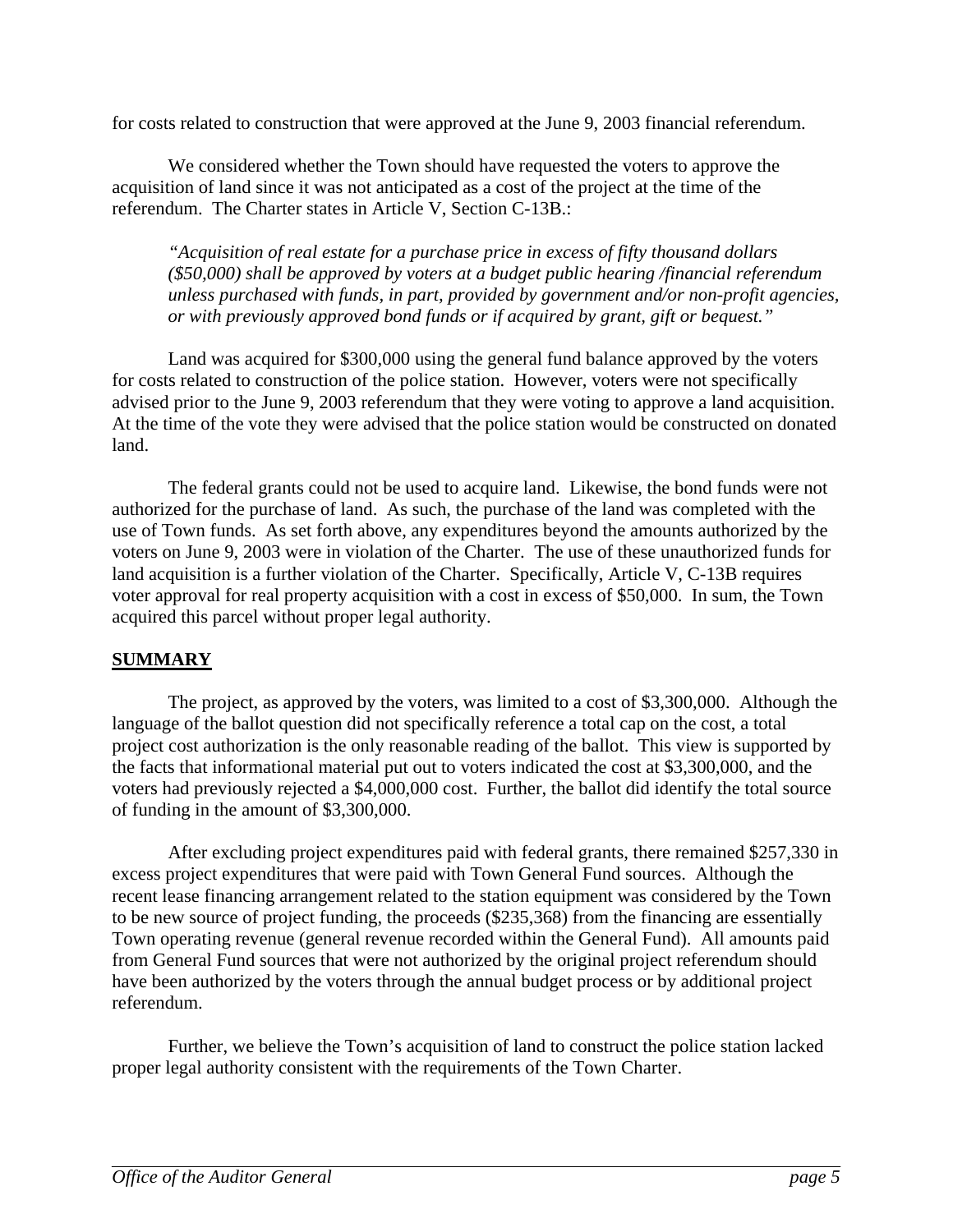# **Appendix A**

|                                                                                                                                                                                                                                                                                                                                                                                                                                                                                        | <b>Town of Charlestown - Police Station Project Expenditures</b><br>(UNAUDITED)                                                                                                                                                                                                                                                                                                                                                                         |          |                                                                                                                                                                                          |
|----------------------------------------------------------------------------------------------------------------------------------------------------------------------------------------------------------------------------------------------------------------------------------------------------------------------------------------------------------------------------------------------------------------------------------------------------------------------------------------|---------------------------------------------------------------------------------------------------------------------------------------------------------------------------------------------------------------------------------------------------------------------------------------------------------------------------------------------------------------------------------------------------------------------------------------------------------|----------|------------------------------------------------------------------------------------------------------------------------------------------------------------------------------------------|
| <b>ADS Construction</b><br>Land Acquisition<br><b>Communications Plus</b><br><b>Azzinaro Larson Architects</b><br>Dane Tech<br><b>Sabre Communications</b><br><b>Carousel Industries</b><br>Dowdell Engineering<br>J. Salles & Sons<br>Data Jet<br>Dell Computer<br><b>Richmond Sand &amp; Gravel</b><br><b>A&amp;W Artesian Well</b><br>Point to Point Moving<br><b>Allstate Drilling</b><br>Jacunski Humes Architects<br><b>Blue Hen</b><br>Crotty & Sons<br><b>Marrone Electric</b> | <b>General Contractor</b><br>Land<br>Communications/Radio/Consoles<br>Architectural work<br><b>Closed Circuit TV and Access Control</b><br>Radio Tower & Foundation<br>Voice/Data/Wiring<br>Engineering work<br>Lockers<br><b>Computer Relocation</b><br><b>Computer Workstations</b><br><b>Site Work</b><br>Well-related<br><b>Moving Expenses</b><br><b>Site Work</b><br>Architectural work<br><b>Dispatch Chairs</b><br>Signage<br>Kitchen Equipment | \$       | 2,869,778<br>300,000<br>185,913<br>164,174<br>65,353<br>62,508<br>59,411<br>24,510<br>17,065<br>16,781<br>15,172<br>9,875<br>8,430<br>3,504<br>3,500<br>3,200<br>2,998<br>1,495<br>1,332 |
| Other - DPW Wages and Fuel<br>Other - Clerk of the Works fees<br>Other - Legal and Closing Fees<br>Other - Advertising and Printing<br>Other - Cleaning<br>Other - Miscellaneous Expenses<br>Expenditures to date<br>Contingency (unspent funds)                                                                                                                                                                                                                                       |                                                                                                                                                                                                                                                                                                                                                                                                                                                         | \$<br>\$ | 28,935<br>25,845<br>15,168<br>5,127<br>3,568<br>13,256<br>3,906,898<br>51,452<br>3,958,350                                                                                               |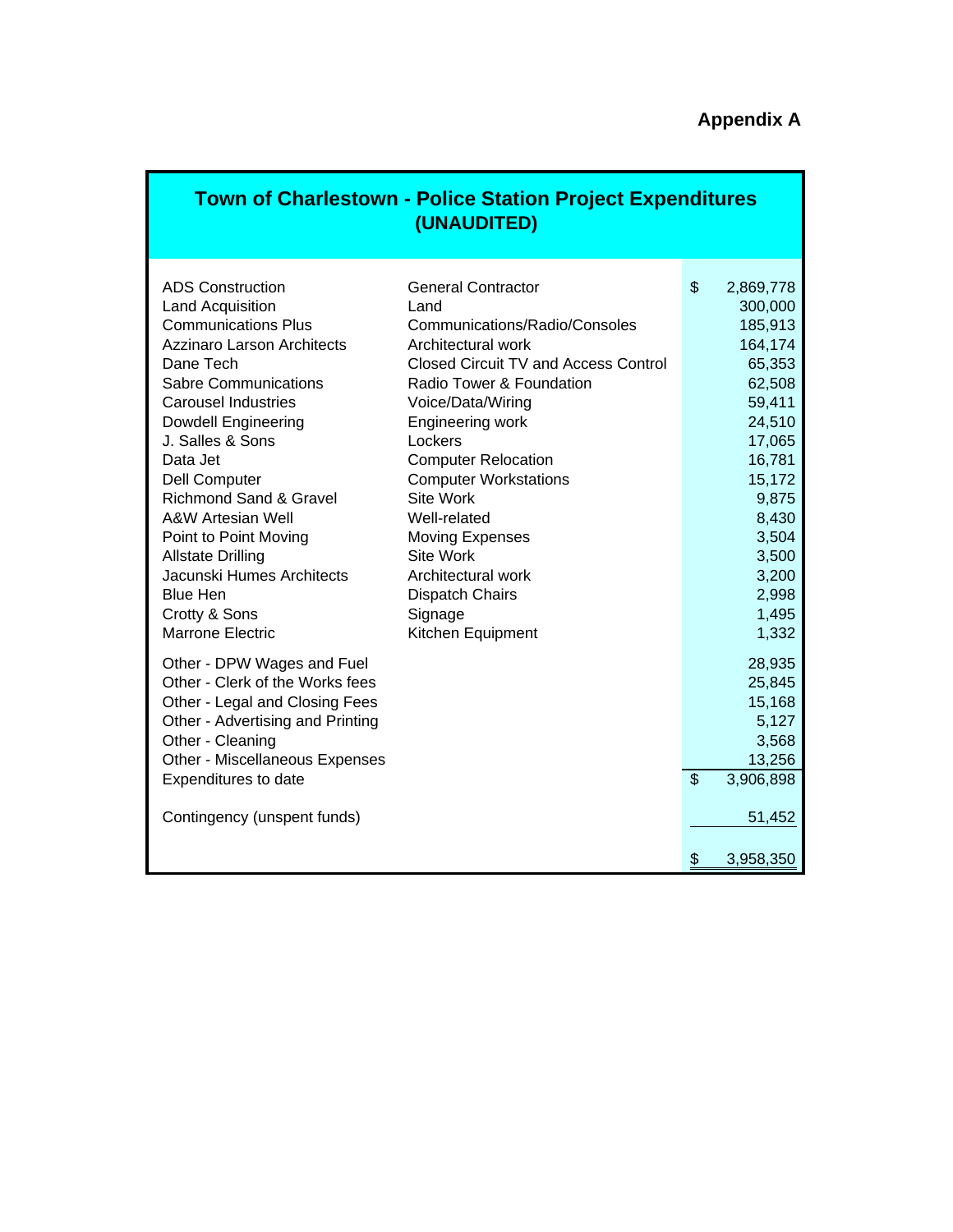## Town of Charlestown - Police Station Project **Appendix B** - page 1 of 2

**ADS Construction Project Change-Orders** 

**UNAUDITED**

|      | UNAUDIIED                |                     |                  |                              |                                                          |                                  |
|------|--------------------------|---------------------|------------------|------------------------------|----------------------------------------------------------|----------------------------------|
|      |                          | <b>Total ADS</b>    | Sub-vendor       |                              |                                                          |                                  |
| C/O  | Date of                  | <b>Change-order</b> | charges included |                              |                                                          |                                  |
| $\#$ | Change-order             | amount              | in ADS amount    | Sub-vendor                   | Nature of cost change                                    | <b>Reason Provided</b>           |
|      |                          |                     |                  |                              |                                                          |                                  |
|      |                          |                     |                  |                              |                                                          |                                  |
| #1   | 3/21/2006                | \$<br>27,055.76 \$  | 17,850.00        | A.B. Hoxie, Inc.             | Well pump & tank                                         | Building required a public well  |
|      |                          |                     |                  |                              | Water-well related                                       |                                  |
|      |                          |                     | 5,835.00         | Liberty Electric, Inc.       |                                                          | (not in original contract)       |
|      |                          |                     | 500.00           | <b>RI Analytical Testing</b> | Water-well related                                       |                                  |
|      | 3/21/2006                | 136,593.27          | 122,100.00       | <b>MECO</b> Environmental    | Fuel storage tank                                        | Contract made provision for      |
|      |                          |                     |                  |                              |                                                          | conduits for future fuel station |
|      | Total Change-order #1 \$ | 163,649.03          |                  |                              |                                                          | installation. Fuel storage tank  |
|      |                          |                     |                  |                              |                                                          | added to project                 |
|      |                          |                     |                  |                              |                                                          |                                  |
| #2   | 4/5/2006                 | 4,431.95            | 3,961.70         | A. Emma Plumbing & Heating   | Drain work                                               | Required by code                 |
|      |                          |                     |                  |                              |                                                          |                                  |
|      | 4/5/2006                 | 835.67              | 747.00           | A. Emma Plumbing & Heating   | Relocate shower                                          | Required for ADA compliance      |
|      |                          |                     |                  |                              |                                                          |                                  |
|      | 4/5/2006                 | 19,073.85           | 5,639.55         | <b>Liberty Electric</b>      | Stairwell light switching                                | Not anticipated in original plan |
|      |                          |                     | 2,533.41         | <b>Liberty Electric</b>      | Additional heating units                                 | Not anticipated in original plan |
|      |                          |                     | 1,608.40         | <b>Liberty Electric</b>      | Fire alarm pull stations                                 | Required per Fire Marshall       |
|      |                          |                     | 2,596.78         | <b>Liberty Electric</b>      | Add lighting fixtures                                    | Not anticipated in original plan |
|      |                          |                     | 3,931.33         | <b>Liberty Electric</b>      | Lighting - Elevator pit                                  | Not anticipated in original plan |
|      |                          |                     | 468.22           | <b>Liberty Electric</b>      | Breaker changes                                          | Not anticipated in original plan |
|      |                          |                     | 272.32           | <b>Liberty Electric</b>      | Emergency shut-offs                                      | Not anticipated in original plan |
|      |                          |                     |                  |                              |                                                          |                                  |
|      | 4/5/2006                 | 3,951.36            | 3,245.46         | <b>Liberty Electric</b>      | Relocate electrical panels                               | Overhead obstructions            |
|      |                          |                     | 286.64           | <b>Liberty Electric</b>      | Lighting in closets                                      | Not anticipated in original plan |
|      | Total Change-order #2 \$ | 28,292.83           |                  |                              |                                                          |                                  |
|      |                          |                     |                  |                              |                                                          |                                  |
|      |                          |                     |                  |                              |                                                          |                                  |
| #3   | 4/25/2006                | 2,101.96            | 1,878.93         | <b>Liberty Electric</b>      | Remote annunciator                                       | Item added for monitoring        |
|      |                          |                     |                  |                              | for generator at dispatch                                | generator from dispatch room.    |
|      | Total Change-order #3 \$ | 2,101.96            |                  |                              |                                                          |                                  |
|      |                          |                     |                  |                              |                                                          |                                  |
| #4   | 6/1/2006                 | 20,695.95           | 18,500.00        | K. Wilcox Landscaping        | Landscaping                                              | Item added to the project.       |
|      |                          |                     |                  |                              |                                                          |                                  |
|      | Total Change-order #4 \$ | 20,695.95           |                  |                              |                                                          |                                  |
|      |                          |                     |                  |                              |                                                          |                                  |
| #5   | 7/10/2006                | 1,174.98            |                  |                              | Metal door - boiler room                                 | Needed to comply with fire code  |
|      |                          |                     |                  |                              |                                                          |                                  |
|      |                          |                     |                  |                              |                                                          |                                  |
|      | 7/10/2006                | 2,116.58            | 1,892.00         | <b>Liberty Electric</b>      | Additional outlet work                                   | Item added to the project        |
|      |                          |                     |                  |                              |                                                          |                                  |
|      |                          |                     |                  |                              |                                                          |                                  |
|      | 7/10/2006                | 5,756.83            | 1,250.00         | Pro-Cut                      | Underground power - slab                                 | Item added to the project        |
|      |                          |                     |                  |                              |                                                          |                                  |
|      |                          |                     | 2,136.00         | <b>Liberty Electric</b>      | Underground power - electrical Item added to the project |                                  |
|      |                          |                     |                  |                              |                                                          |                                  |
|      | Total Change-order #5 \$ | 9.048.39            |                  |                              |                                                          |                                  |